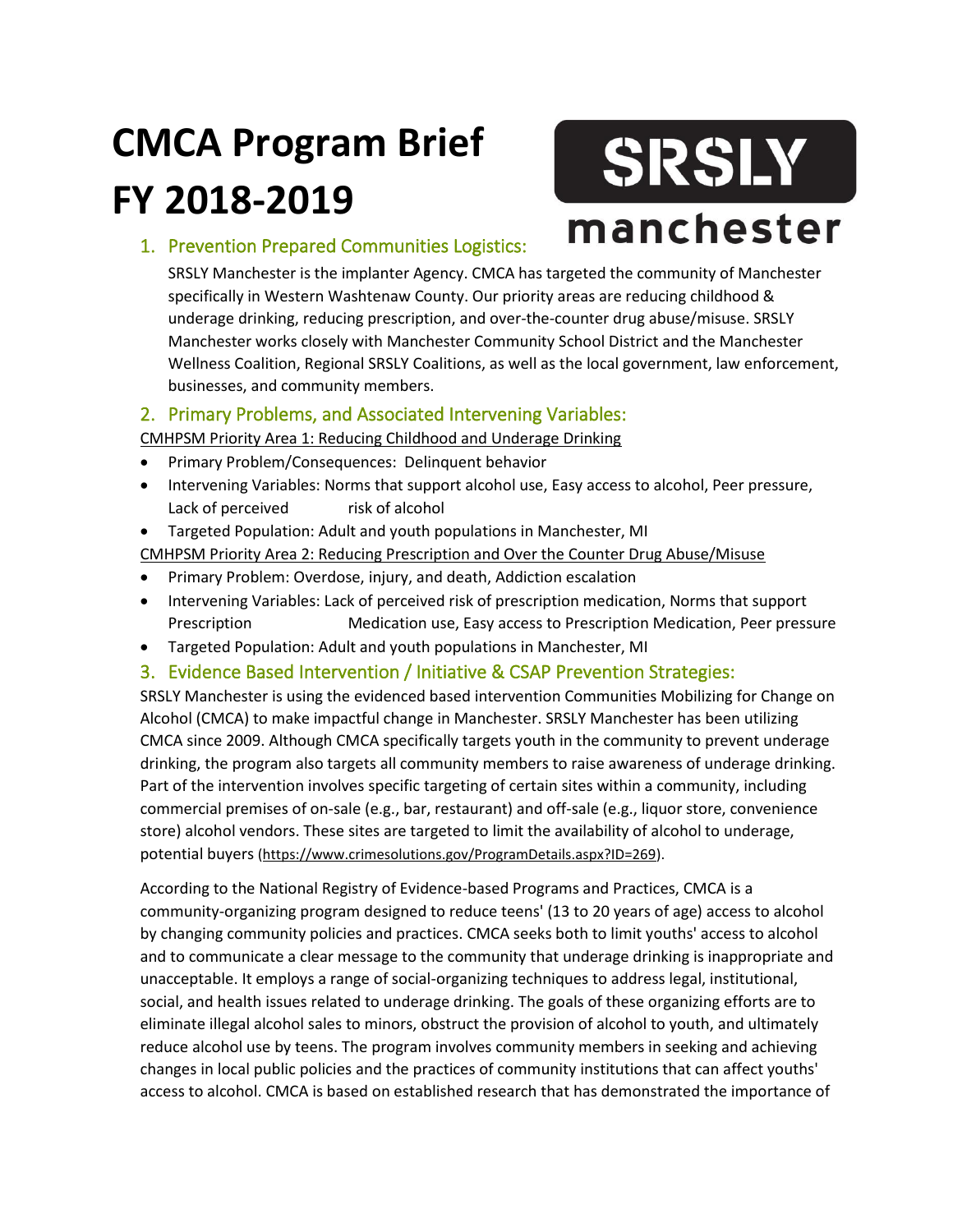the social and policy environment in facilitating or impeding drinking among youth. CMCA community-organizing methods draw on a range of traditions in organizing efforts to deal with the social and health consequences of alcohol consumption. Although CMCA focuses on underage drinking, SRSLY Manchester has expanded the CMCA model to address the use of other substances including prescription drugs, heroin, opiates, and marijuana.

The Center for Substance Abuse Prevention (CSAP) works to help communities decrease substance abuse by promoting six strategies for substance abuse prevention: information dissemination, education, alternatives, problem identification and referral, community-based process, and environmental. Information dissemination and education strategies we use to provide presentations to community groups. As well as when coalitions have a presence at health fairs and community events. SRSLY Manchester utilizes the community-based process – Strategic Prevention Framework to drive prevention efforts and engage all sectors of the community. We use environmental strategies. Those strategies include alcohol compliance checks, Project Sticker Shock, and SRSLY Safe Homes as some examples. SRSLY Manchester also works to promote alternative activities for the youth in Manchester. Examples of some alternatives would be an annual Variety Show and participation in a Halloween themed event. Check out the SRSLY Manchester webpage depicting photos and videos of these events [\(CLICK HERE\)](http://www.srslymanchester.org/2015-2016.html).

#### 4. Outcomes / Results:

Throughout the course of FY 18/19, CMCA continues to show its impact on reducing underage drinking in Manchester as shown by local data from the Michigan Profile for Healthy Youth (MIPHY) survey:

- A decrease is shown in regular binge drinking among Manchester High School Students between 2016 13.7% to 2018 8.7%. Regular binge drinking being defined as five or more drinks of alcohol in a row, this is, within a couple of hours during the past 30 days.
- A decrease is showing in 30 day alcohol use among Manchester High School students between 2016 (19%) and 2018 (16.8%).
- An increase in Manchester High School students reporting their parents felt having one or two drinks of an alcoholic beverage nearly every day to be wrong or very wrong, from 81.8% in 2012, 92.8% in 2014, to 95.4% in 2016, and now 92.9% in 2018.
- An increase in Manchester High School Students reporting perception of risk for alcohol use in the past 30 days from 56.8% in 2016 to 57.6% in 2018.
- There has been a slight increase from 73% in 2016 to 77% in 2018 in the percentage of Manchester High School students who reported students who reported that using Rx not prescribed to them puts students at a moderate to great risk.

\* Note: The MiPHY survey is conducted every two years. The next one is scheduled for 2020-2021 academic school year and will survey  $7<sup>th</sup>$ ,  $9<sup>th</sup>$ , and  $11<sup>th</sup>$  grade students.

These statistics clearly show the increasing trend in the proportion of youth who perceive parental and peer disapproval of substance use in the Manchester Community. Additionally, the data shows students as having decreased access to alcohol and a slight decrease in regular use of alcohol.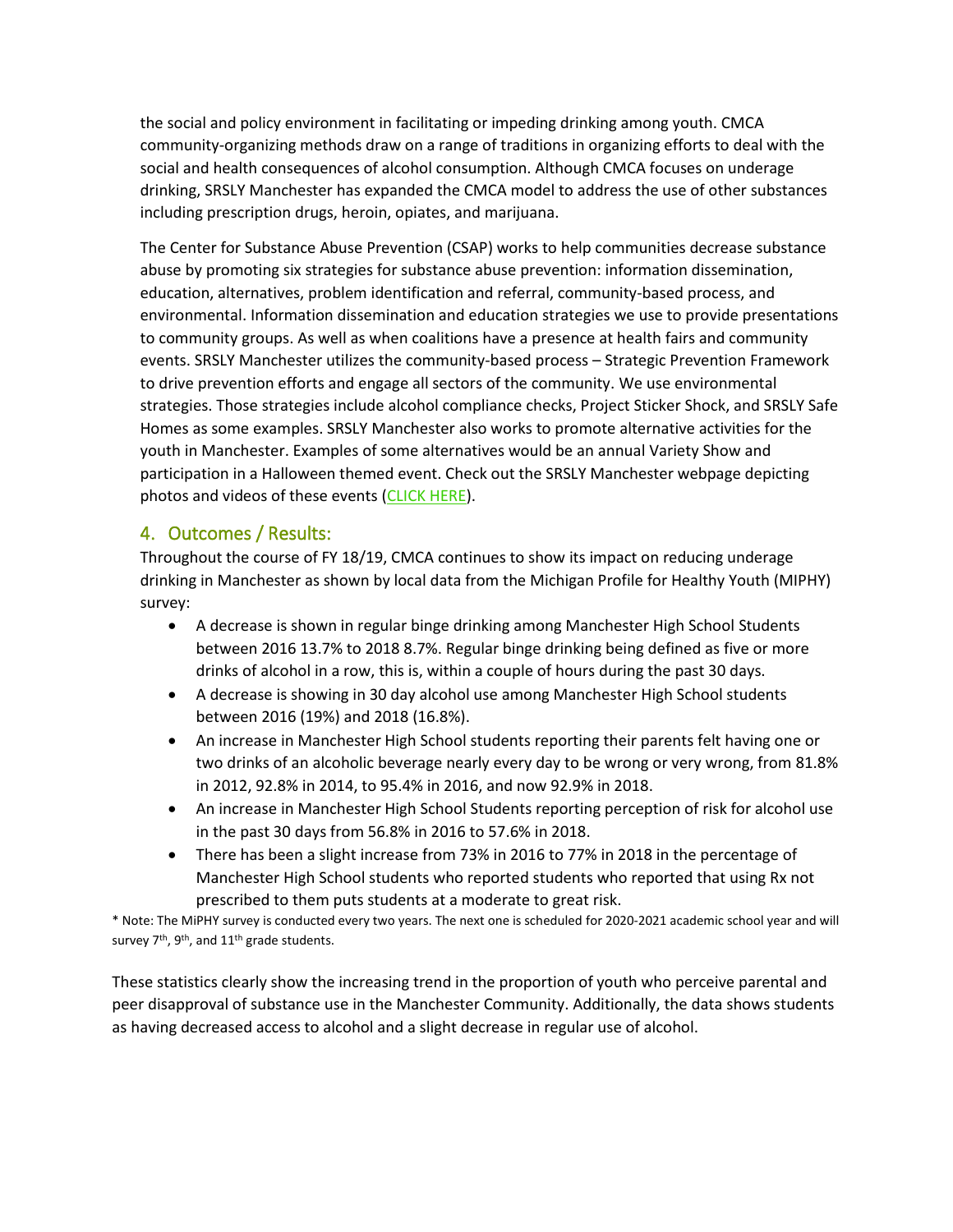Project Sticker Shock is a program utilized in the Manchester community during times of increased underage drinking – Prom and the start of Hunting Season. The program objective is to reduce underage access to alcohol by educating adult providers. Stickers displaying a warning message about the penalties for furnishing alcohol to minors placed on multipacks of beer and wine coolers, which may



appeal to underage drinkers. We use local media coverage to increase awareness on Project Sticker Shock. This program helps build relationships between youth, parents, community members and retailers with the main goal of educating adults over 21 of the underage drinking laws and raising public awareness about underage drinking. For FY 18-19, approximately 9 students and 2 out of 4 licensed alcohol retailors that sell multi-packs of alcohol participated in Project Sticker Shock. Check out the [SRSLY Manchester](http://www.srslymanchester.org/) to see more of what we did.

CMCA implementation is used to address prescription drug abuse, specifically the availability and access of prescription and over-thecounter medication. CMCA has utilized the Big Red Barrel project as a way of educating the community about prescription drug use, lobbying for new drug collection regulations, and giving the community sites where they can dispose of their medication. The collection of medication assists in decreasing prescription and OTC drug abuse (CMHPSM Priority area



2). The Manchester Big Red Barrel site opened in August 2013. Please see the following graph for drug collection amounts for FY 18/19. SRSLY Manchester has collaborated with the one local pharmacy to pass out large magnets advertising the Big Red Barrel, the location and hours of operation. Though the pharmacy has now closed, the company left our Big Red Barrel info on the window so the community still has access to disposing of medication safely.

This was SRSLY Manchester's fifth year participating in Math & Science Night at the local elementary school where we created an activity to educate youth on medication safety and the proper disposal of medication. About 400 community members come to this event. Many adults in attendance with their child commented that they were unaware that Manchester had a Big Red Barrel and were eager to take a magnet as a reminder. [Check out the YouTube Video](https://www.youtube.com/watch?v=kRVwiwMwC_w) of one of our middle school volunteers educating adults and youth at Math & Science Night about medication safety and the proper disposal of medication.